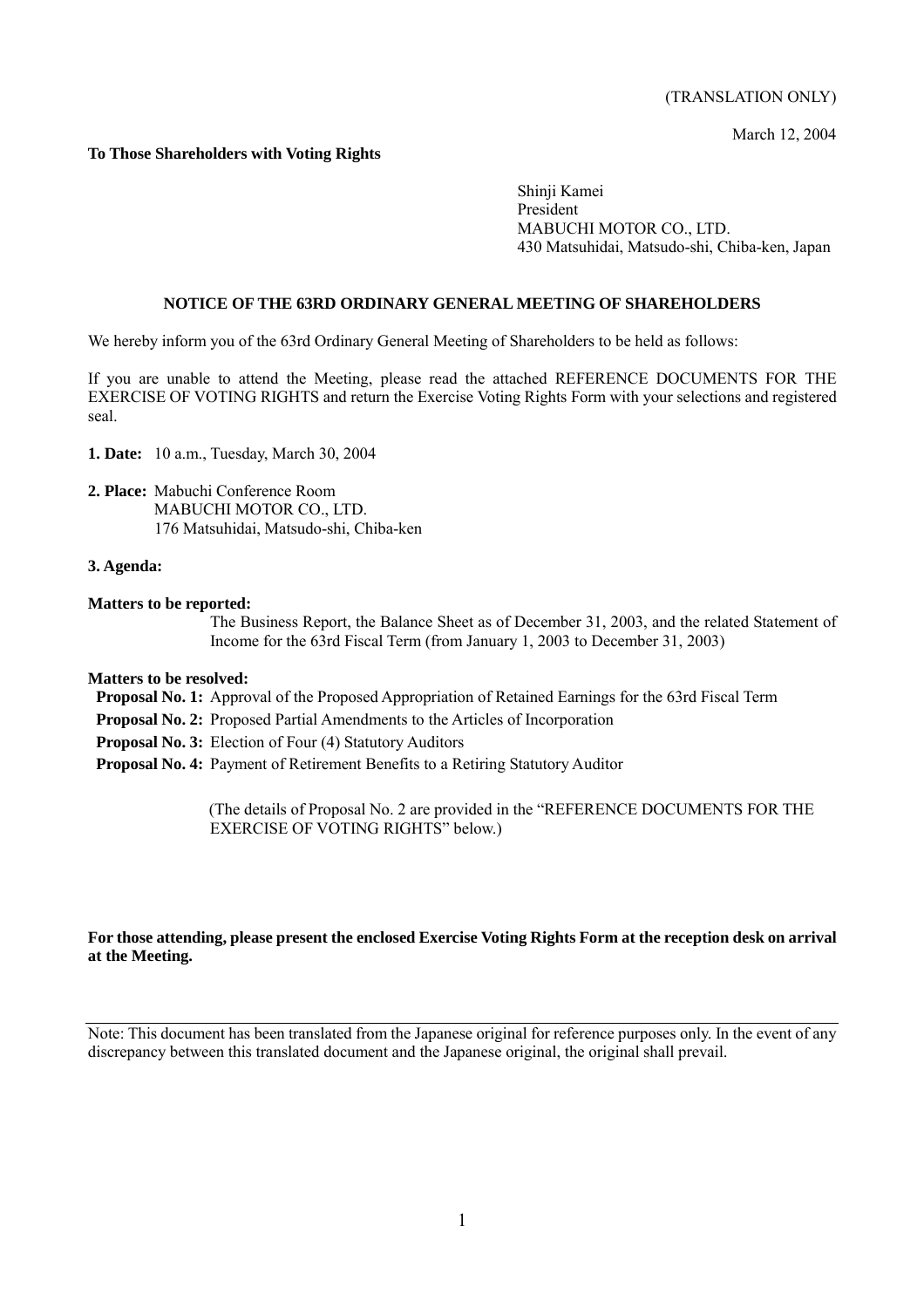## **REFERENCE DOCUMENTS FOR THE EXERCISE OF VOTING RIGHTS**

#### **1. Total number of voting rights held by all shareholders: 430,342**

#### **2. Proposals and references:**

**Proposal No. 1:** Approval of the Proposed Appropriation of Retained Earnings for the 63rd Fiscal Term

Our policy on the appropriation of retained earnings is to secure internal reserves for sound business development, maintaining healthy financial strength, and to make stable dividends to our shareholders based on the performance for the year under review.

Based on the above policy, the Company intends to continuously disburse an ordinary dividend of ¥50 per share annually and add a special dividend at a certain rate of consolidated net income for the year.

In view of the corporate value, internal reserves and cash flow situation of the Company, as well as future predictions thereof, the Company increased the previous special dividend rate of 5% to consolidated net income to 20% and applied this new rate effective from the interim dividends for the year ended December 31, 2003.

Therefore, we hereby propose that the year-end ordinary dividend be ¥25 per share plus a special dividend of ¥36, for a total of ¥61 per share.

Accordingly, the total annual dividend, including the interim dividend of ¥67 per share (an ordinary dividend of ¥25 plus a special dividend of ¥42) disbursed in September 2003, would be ¥128 per share consisting of an ordinary dividend of ¥50 and a special dividend of ¥78. As a result, the payout ratio for the year would be 38.5%, the return on equity (ROE) 8.7% and the ratio of dividends to shareholders' equity 3.3%.

The Board of Directors intends to appropriate the internal reserves to R&D and capital investment for future development, as well as to reinforce the financial capabilities of existing businesses, all of which are necessary to enhance our corporate value.

#### **Proposed Appropriation of Unappropriated Retained Earnings**

|                                                                             |               | (Yen)             |
|-----------------------------------------------------------------------------|---------------|-------------------|
| Unappropriated Retained Earnings at the end of the year                     |               | 14,135,001,541    |
| <b>Reversal of Voluntary Reserve</b>                                        |               |                   |
| Reversal of Reserve for the Reduction of Fixed Assets                       | 2,733,095     | 2,733,095         |
| <b>Total</b>                                                                |               | 14, 137, 734, 636 |
| To be appropriated as follows:                                              |               |                   |
| Cash Dividends                                                              | 2,629,130,012 |                   |
| [¥61 per share (consisting of an ordinary dividend of $\frac{425}{2}$ and a |               |                   |
| special dividend of ¥36)]                                                   |               |                   |
| Bonuses to Directors and Statutory Auditors                                 | 124,000,000   |                   |
| (Including bonuses to Statutory Auditors)                                   | (10,000,000)  |                   |
| <b>Voluntary Reserve</b>                                                    |               |                   |
| <b>General Reserve</b>                                                      | 7,000,000,000 | 9,753,130,012     |
| Unappropriated Retained Earnings carried forward to the                     |               | 4,384,604,624     |
| next year                                                                   |               |                   |
| Notes:                                                                      |               |                   |

1. Interim dividends aggregating ¥2,918,377,156 (¥67 per share) were paid on September 24, 2003.

2. The Reversal of Reserve for the Reduction of Fixed Assets is stated in accordance with the

provisions of the Special Taxation Measures Law.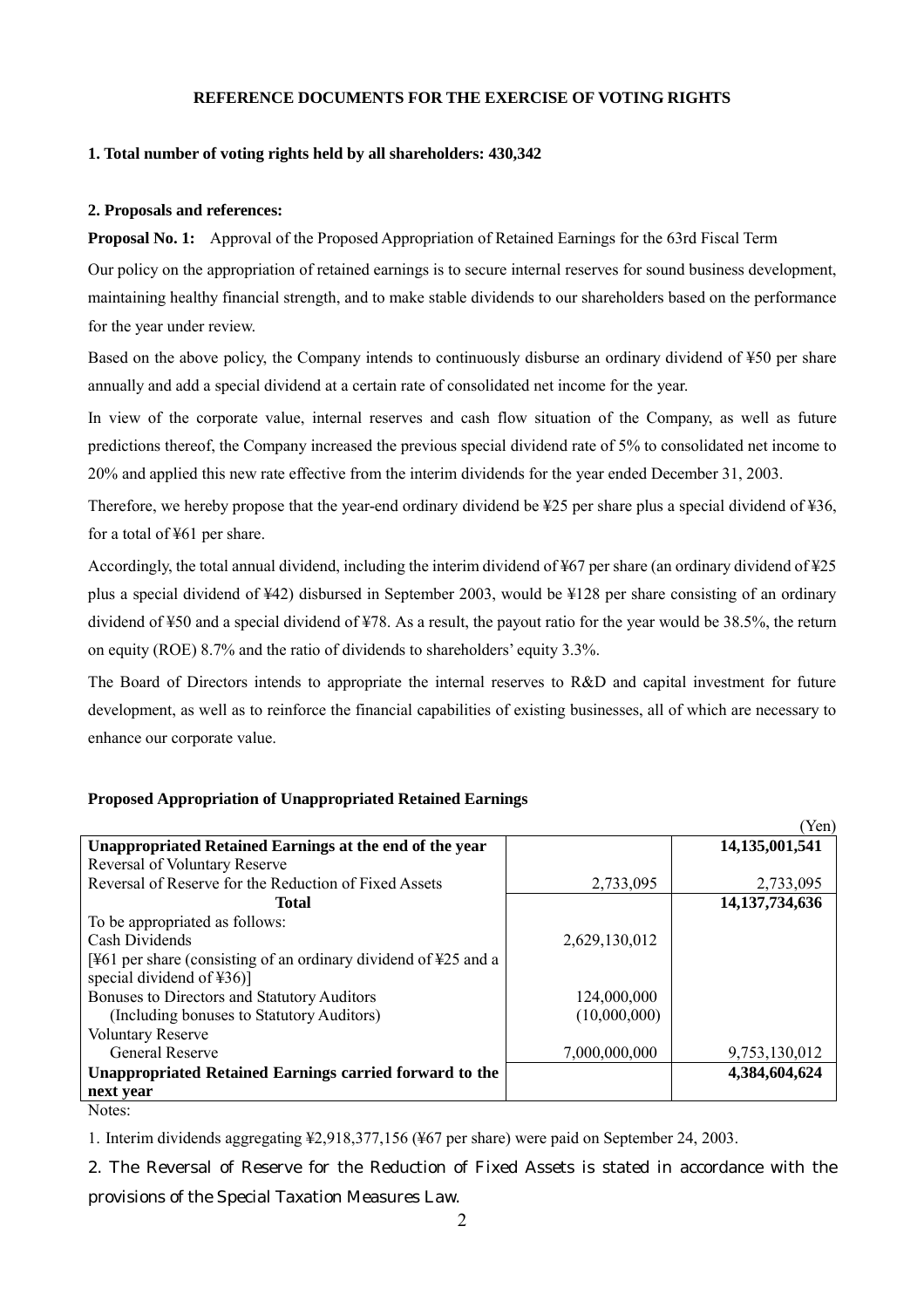# **Proposal No. 2:** Proposed Partial Amendments to the Articles of Incorporation

1.Summary of the proposal and reason for the amendment

Under the "Law Regarding Partial Revision of the Commercial Code and the Law for Special Exceptions to the Commercial Code Concerning Audit, etc. of Corporations" (2003 Law No. 132), the Company may purchase its own shares by a resolution of the Board of Directors, on the condition that a provision to that effect is stipulated in the Articles of Incorporation. Accordingly, we hereby propose that Article 6 (Acquisition of the Company's Own Shares) be newly established in the current Articles of Incorporation to enable flexible responses to the situation where such a purchase of the Company's own shares becomes necessary.

As a result of the new Article 6, the subsequent articles shall be renumbered.

# 2. Details of the proposed amendments

The details of the proposed amendment are as follows:

(Amendments shown by underlines.)

| <b>Existing Articles</b> |                                   | Proposed Amendment                                                                                                                                                                                                      |  |
|--------------------------|-----------------------------------|-------------------------------------------------------------------------------------------------------------------------------------------------------------------------------------------------------------------------|--|
|                          | (New establishment)               | Article 6 (Acquisition of the Company's Own Shares)<br>The Company may, under Item 2, Paragraph 1,<br>of Article 211-3 of the Commercial Code,<br>purchase its own shares by a resolution of the<br>Board of Directors. |  |
| Article 6                |                                   | Article 7                                                                                                                                                                                                               |  |
| to<br>Article 36         | (The related provisions omitted.) | (The same as the existing ones.)<br>to<br>Article 37                                                                                                                                                                    |  |

# **Proposal No. 3:** Election of Four (4) Statutory Auditors

The term of office of all four (4) current Statutory Auditors expires at the conclusion of this 63rd Ordinary General

Meeting of Shareholders. Accordingly, we hereby propose the election of four (4) Statutory Auditors.

The Board of Statutory Auditors has duly given its consent to this proposal.

The nominees for the Statutory Auditors are as follows:

| No. | Name             | Brief personal history and representative positions in other companies |                                                | Number of   |
|-----|------------------|------------------------------------------------------------------------|------------------------------------------------|-------------|
|     | (Date of birth)  |                                                                        |                                                | the         |
|     |                  |                                                                        |                                                | Company's   |
|     |                  |                                                                        |                                                | shares held |
|     | Kiyoshi Iwakura  | March 1959                                                             | Joined MABUCHI MOTOR CO., LTD.                 | 17,065      |
|     | (March 31, 1937) | April 1965                                                             | Manager, Accounting Section, Finance and       |             |
|     |                  |                                                                        | Accounting Department, MABUCHI MOTOR CO.,      |             |
|     |                  |                                                                        | LTD.                                           |             |
|     |                  | January                                                                | Manager, Human Resources Section, Human        |             |
|     |                  | 1966                                                                   | Resources Department, MABUCHI MOTOR CO.,       |             |
|     |                  |                                                                        | LTD.                                           |             |
|     |                  | January                                                                | General Manager, Human Resources Department,   |             |
|     |                  | 1984                                                                   | MABUCHI MOTOR CO., LTD.                        |             |
|     |                  | March 1995                                                             | Standing Statutory Auditor, MABUCHI MOTOR CO., |             |
|     |                  |                                                                        | LTD. (Current position)                        |             |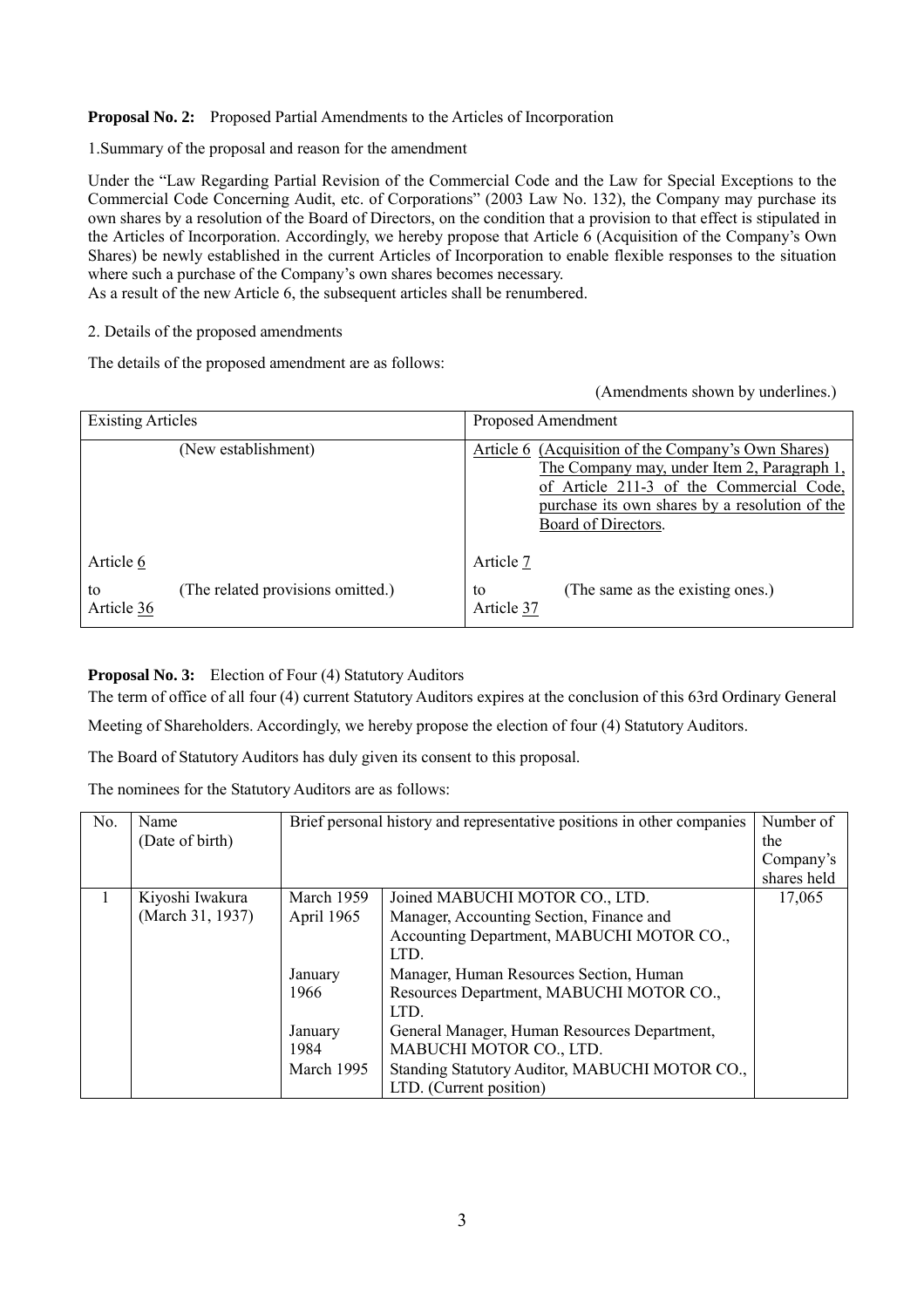| 2              | Ichiro Ando<br>(December 15, | April 1971       | Registered with the Daiichi Tokyo Bar Association as a<br>lawyer | 3,711 |
|----------------|------------------------------|------------------|------------------------------------------------------------------|-------|
|                | 1936)                        |                  | Currently a lawyer                                               |       |
|                |                              | March 1985       | Statutory Auditor, MABUCHI MOTOR CO., LTD.                       |       |
|                |                              |                  | (Current position)                                               |       |
| 3              | Yuzaburo Nagase              | April 1971       | Registered with the Daiichi Tokyo Bar Association as a           |       |
|                | (October 19, 1935)           |                  | lawyer                                                           |       |
|                |                              |                  | Currently a lawyer                                               |       |
|                |                              | March 1998       | Statutory Auditor, MABUCHI MOTOR CO., LTD.                       |       |
|                |                              |                  | (Current position)                                               |       |
| $\overline{4}$ | Toyokuni Yazaki              | September        | Registered as a Certified Public Accountant                      |       |
|                | (November 15,                | 1965             |                                                                  |       |
|                | 1937)                        | May 1976         | Representative Partner, Eiko Auditing & Accounting               |       |
|                |                              |                  | Office (Currently Shin Nihon $& Co.$ )                           |       |
|                |                              | <b>July 2003</b> | Retired from Shin Nihon & Co.                                    |       |
|                |                              |                  |                                                                  |       |
|                |                              | August 2003      | Representative of Yazaki Toyokuni Accounting Office              |       |
|                |                              |                  | (Current position)                                               |       |

Notes:

1. Each nominee has no special interest with the Company.

2. All the above nominees above are the nominees as outside corporate auditors defined in Paragraph 1, Article 18, of the "Law for Special Exceptions to the Commercial Code Concerning Audit, etc. of Corporations."

## **Proposal No. 4:** Payment of Retirement Benefits to a Retiring Statutory Auditor

We hereby propose that retirement allowances be presented to Chiaki Kajiwara (Statutory Auditor), who is retiring from his office at the conclusion of this Meeting, in commendation for his faithful and outstanding services to the Company, within due amounts calculated in accordance with the Company's relevant standards.

We also propose that the amounts, timing and method of payment of such allowances to the retiring Statutory Auditor be left to the discretion of the Board of Directors for his tenure as Director while to the consultation among the Statutory Auditors for his tenure as Statutory Auditor.

The following table gives a brief personal history of the retiring Statutory Auditor:

| Name            | Brief personal history                      |                                   |
|-----------------|---------------------------------------------|-----------------------------------|
| Chiaki Kajiwara | March 1992<br>Director and General Manager, |                                   |
|                 |                                             | Accounting and Finance Department |
|                 | March 2001                                  | <b>Standing Statutory Auditor</b> |
|                 |                                             | to present                        |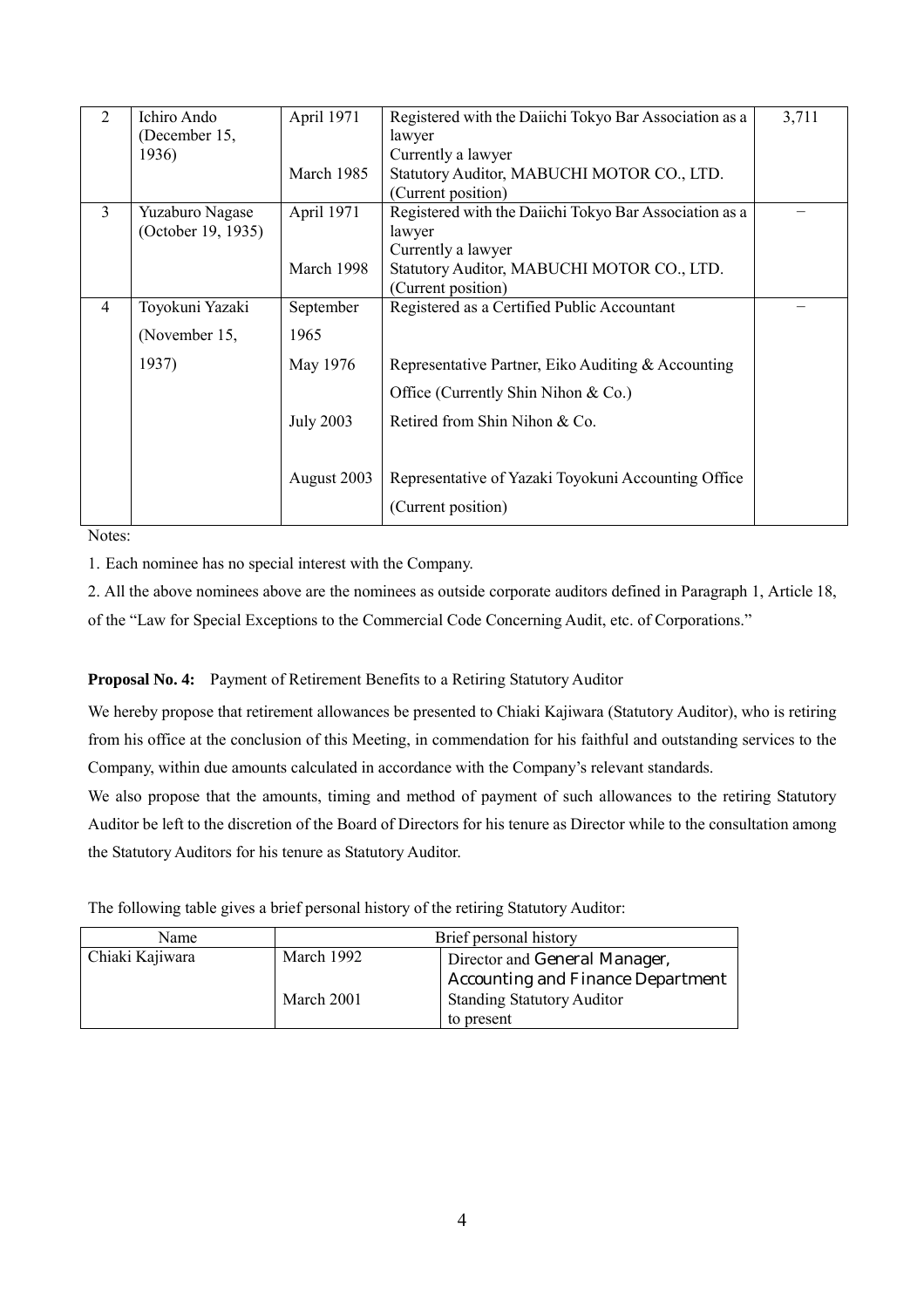# **Consolidated Balance Sheet**

As of December 31, 2003

(Millions of Yen)

| Item                                 | Amount     | Item                                | Amount     |
|--------------------------------------|------------|-------------------------------------|------------|
| (Assets)                             | (229, 674) | (Liabilities)                       | (15,378)   |
| <b>Current Assets</b>                | 124,731    | <b>Current Liabilities</b>          | 10,725     |
| Cash and cash equivalents            | 77,187     | Trade notes and accounts payable    | 2,944      |
| Trade notes and accounts             | 14,129     | Accrued income taxes                | 2,618      |
| receivable                           |            |                                     |            |
| Marketable securities                | 16,011     | Deferred income taxes—current       | 16         |
| Inventories                          | 14,677     | Accrued bonus                       | 328        |
| Deferred income taxes—current        | 1,575      | Other current liabilities           | 4,817      |
| Other current assets                 | 1,449      |                                     |            |
| Allowance for doubtful               | $-298$     | <b>Long-Term Liabilities</b>        | 4,653      |
| receivables                          |            |                                     |            |
| <b>Fixed Assets</b>                  | 104,943    | Deferred income taxes—long          | 3,261      |
|                                      |            | term                                |            |
| <b>Property, Plant and Equipment</b> | 33,575     | Allowance for severance and         | 925        |
|                                      |            | pension benefits                    |            |
| Buildings and structures             | 12,059     | Reserve for directors' retirement   | 435        |
|                                      |            | allowances                          |            |
| Machinery, equipment and             | 10,050     | Other long-term liabilities         | 31         |
| transportation equipment             |            |                                     |            |
| Tools, furniture and fixtures        | 2,177      | (Minority Interests)                | (1, 492)   |
| Land                                 | 6,130      |                                     |            |
| Construction in progress             | 3,157      | (Shareholders' Equity)              | (212, 803) |
| <b>Intangible Fixed Assets</b>       | 179        | <b>Common stock</b>                 | 20,704     |
| <b>Investments and Other Assets</b>  | 71,187     | <b>Additional Paid-in Capital</b>   | 20,419     |
| Investment securities                | 68,416     | <b>Retained earnings</b>            | 216,890    |
| Long-term loans receivable           | 479        | Net unrealized gains on             | 171        |
|                                      |            | available-for-sale securities       |            |
| Deferred income taxes-long           | 138        | <b>Foreign currency translation</b> | $-5,299$   |
| term                                 |            | adjustments                         |            |
| Other investments and other          | 2,151      | <b>Treasury stock</b>               | $-40,083$  |
| assets                               |            |                                     |            |
| <b>Total Assets</b>                  | 229,674    | <b>Total Liabilities, Minority</b>  | 229,674    |
|                                      |            | <b>Interests and Shareholders'</b>  |            |
|                                      |            | <b>Equity</b>                       |            |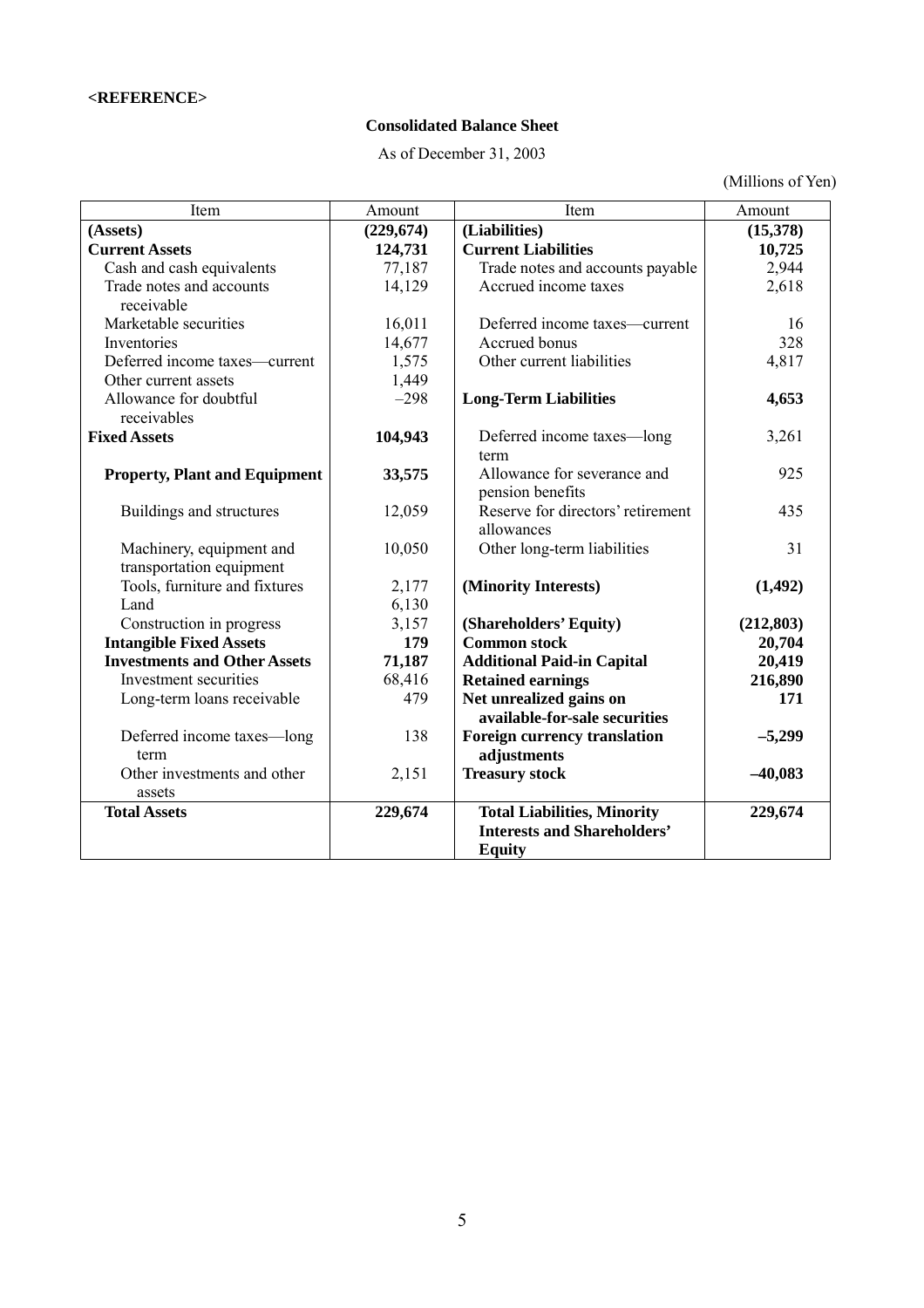# **Consolidated Statement of Income**

For the year ended December 31, 2003

(Millions of Yen)

| Item                                                     | Amount           |          |
|----------------------------------------------------------|------------------|----------|
| <b>Operating Revenue</b>                                 |                  |          |
| Net sales                                                |                  | 105,743  |
| <b>Operating Expenses</b>                                |                  |          |
| Cost of sales                                            | 63,334           |          |
| Selling, general and administrative expenses             | 17,833           | 81,167   |
| <b>Operating Income</b>                                  |                  | 24,576   |
| <b>Non-operating Income</b>                              |                  |          |
| Interest income                                          | 1,974            |          |
| Dividend income                                          | 93               |          |
| Other Non-operating income                               | 597              | 2,666    |
| <b>Non-operating Expenses</b>                            |                  |          |
| Stock related expenses                                   | 81               |          |
| Exchange losses on foreign currency transactions         | 1,369            |          |
| Other Non-operating expenses                             | 161              | 1,613    |
| <b>Ordinary Profit</b>                                   |                  | 25,629   |
| <b>Extraordinary Profit</b>                              |                  |          |
| Gain on retirement of fixed assets                       | 81               |          |
| Gain on sales of investment securities                   | 38               |          |
| Reversal of allowance for doubtful receivables           | 6                | 126      |
| <b>Extraordinary Losses</b>                              |                  |          |
| Loss on retirement of fixed assets                       | 265              |          |
| Loss on sales of investment securities                   | 27               |          |
| Contingent retirement allowance                          | 721              |          |
| Other extraordinary losses                               | $\boldsymbol{0}$ | 1,014    |
| <b>Income before Income Taxes and Minority Interests</b> |                  | 24,741   |
| Income taxes-Current                                     |                  | 10,036   |
| Income taxes-Deferred                                    |                  | $-2,125$ |
| Minority interests                                       |                  | 99       |
| <b>Net Income</b>                                        |                  | 16,731   |